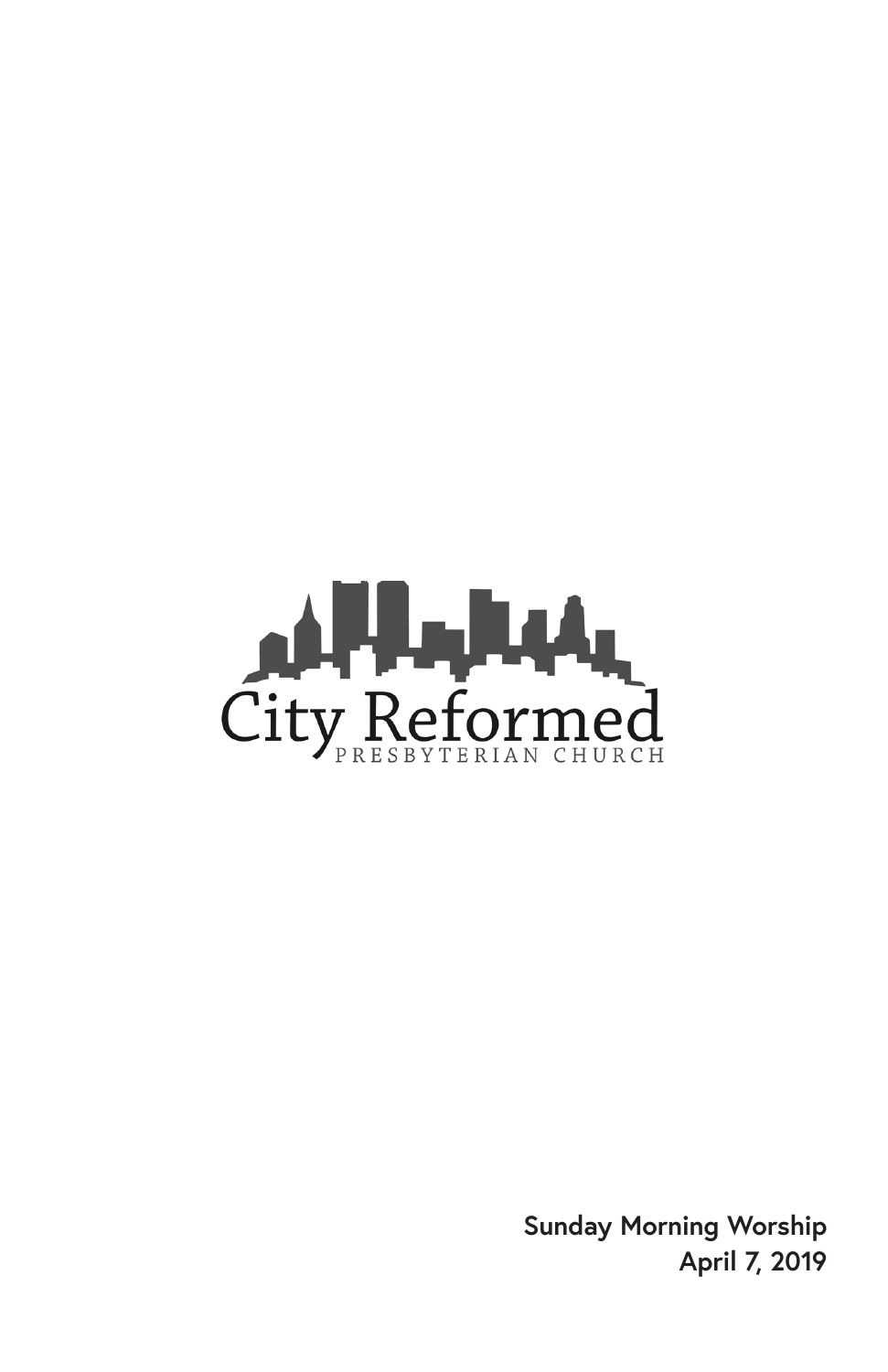## **Welcome to City Reformed Presbyterian Church**

We are glad to have you join us for worship today. Please stop by the Welcome Table in the foyer - we would love to meet you! If you would like more information, please fill out one of the info cards on the table, refer to our print newsletter, *City This Month,* or visit our website: **cityreformed.org**.

### **Reflections**

God is not satisfied with [only] *informing* you about the work of His kingdom. He transforms you to *participate* in the work of His kingdom. Belief is not simply a function of the brain; it's an investment of the heart that fundamentally changes the way you live.

- Paul Tripp

*Please speak to an usher or greeter if you have any questions about the nursery and children's programs.*

- *• There is a nursery for children infant 3 during the service.*
- *• A Cry Room is available during the service off the foyer.*
- *• Children's bulletins are available at the side table for those staying in service.*
- *• During the service, children 4 7 are invited to continue their worship at Children's Church.*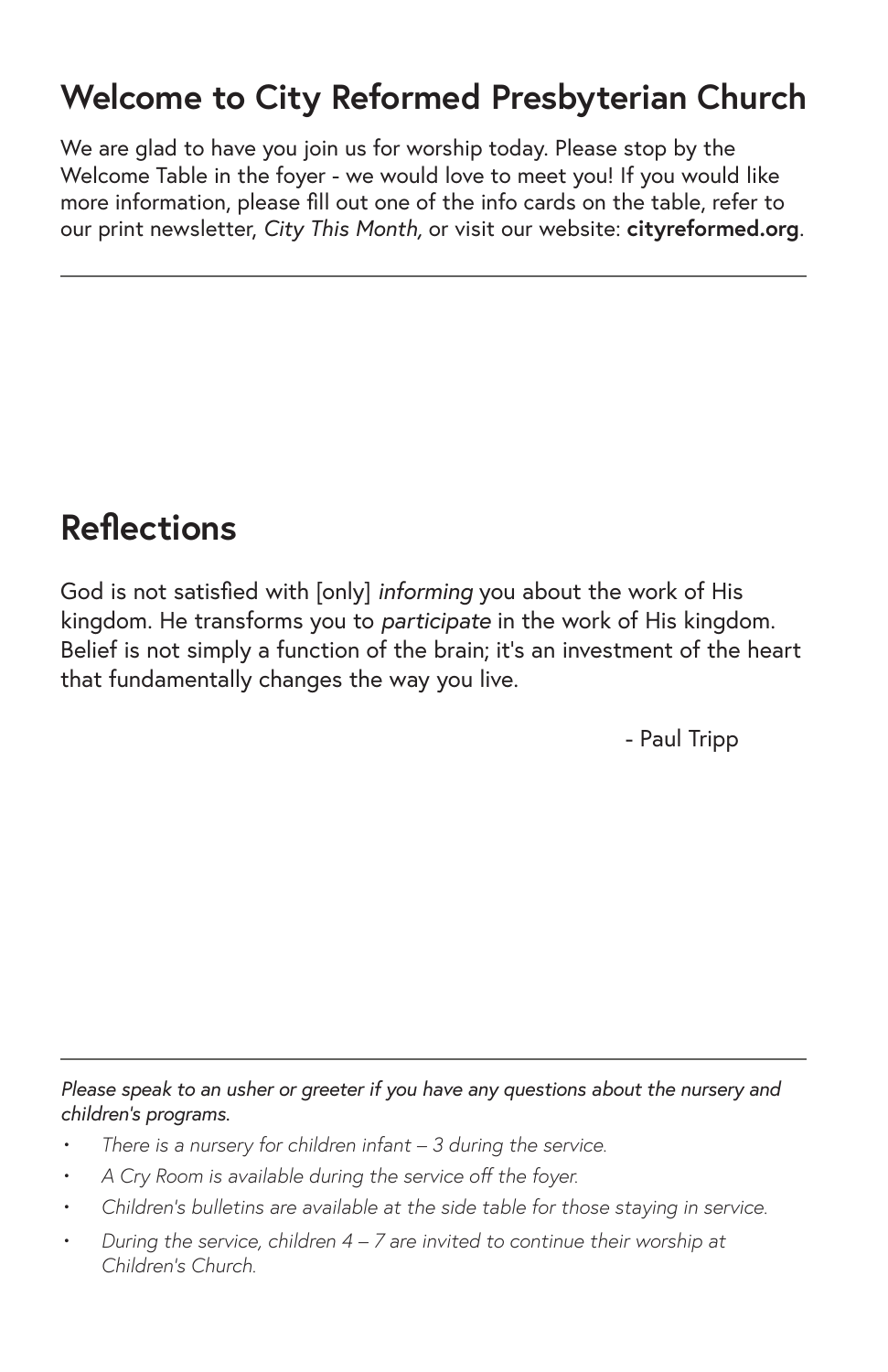# **Worship Service**

**City Reformed Presbyterian Church** Sunday Morning Worship – April 7, 2019 Presider: Reverend Matt Koerber

### **Call to Worship: Psalm 141:3-5, 8**

*Please stand for the Call to Worship if you are able.*

- Leader Set a guard, O LORD, over my mouth; keep watch over the door of my lips!
- **People Do not let my heart incline to any evil, to busy myself with wicked deeds in company with men who work iniquity, and let me not eat of their delicacies!**
- Leader Let a righteous man strike me—it is a kindness; let him rebuke me—it is oil for my head; let my head not refuse it. Yet my prayer is continually against their evil deeds.
- People But my eyes are toward you, O God, my Lord; in you I seek **refuge; leave me not defenseless!**

# **Prayer of Invocation**

#### **My All in Thee**

*(Words: Adapted from Charles Wesley; Music: Eric J. Marshall 2012)*

When gracious Lord when shall it be That earth will find her all in Thee The fullness of Thy promise prove Seal me with Thy eternal love

Thee only Thee I'm fain to find I cast the world and sin behind O my Redeemer hear this plea And let me find my all in Thee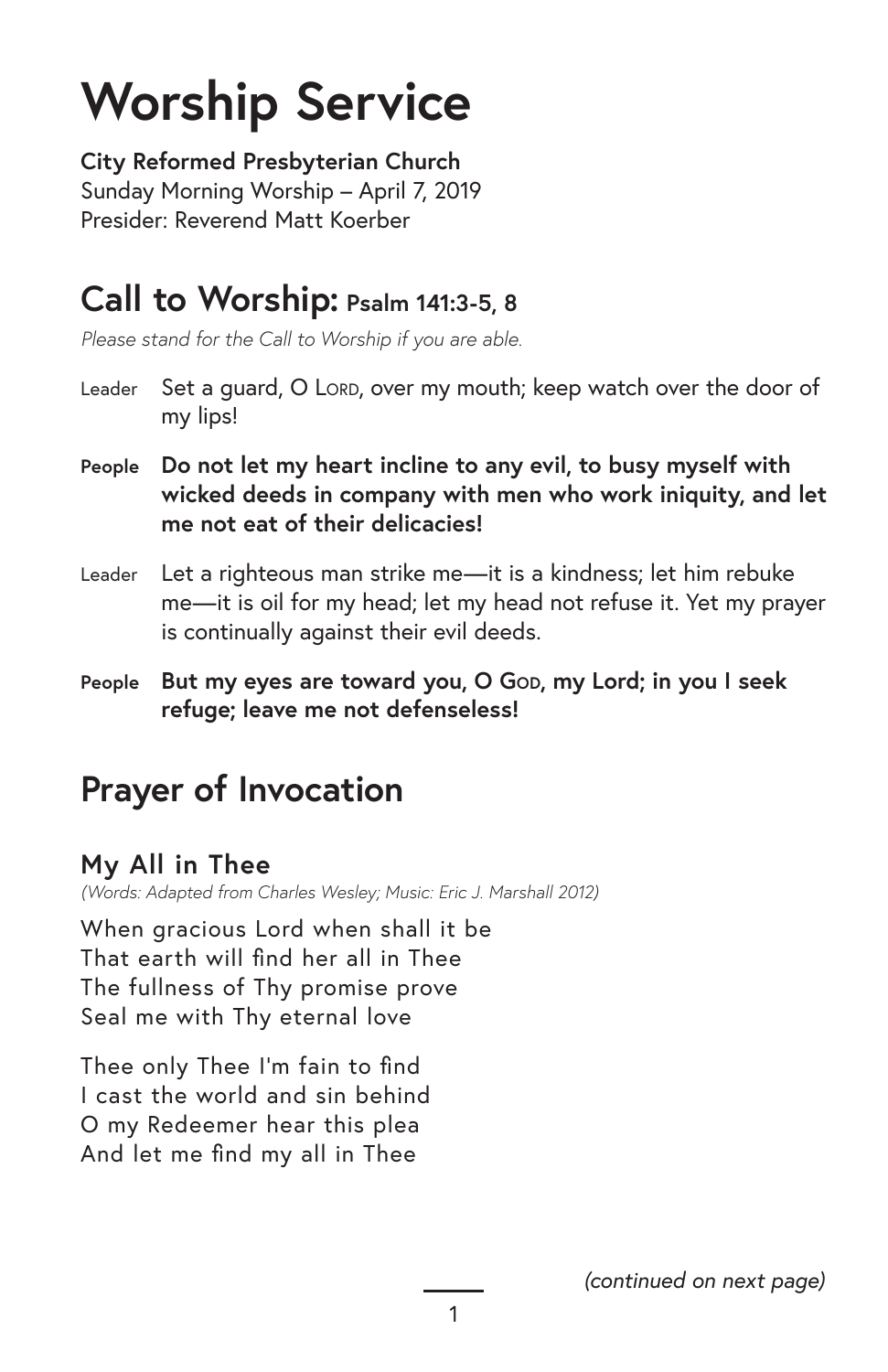*Show me Your way my love my Lord Draw me to grace so strong and sure I run to Your mercy where I am free Let me find my all in Thee*

Lord I am blind be Thou my sight Lord I am weak be Thou my might A helper of the helpless be And let me find my all in Thee

Please mend my soul my frame my life A contrite heart Thou won't despise Take now this pain and misery And let me find my all in Thee

### **Lenten Reading: Matthew 16:21-28**

#### **Jesus I My Cross Have Taken**

*(Words: Henry Lyte 1825; Music: Bill Moore 2001)*

Jesus, I my cross have taken, All to leave and follow Thee. Destitute, despised, forsaken, Thou from hence my all shall be. Perish every fond ambition, All I've sought or hoped or known. Yet how rich is my condition! God and heaven are still my own.

Let the world despise and leave me, They have left my Savior, too. Human hearts and looks deceive me; Thou art not, like them, untrue. O while Thou dost smile upon me, God of wisdom, love, and might, Foes may hate and friends disown me, Show Thy face and all is bright.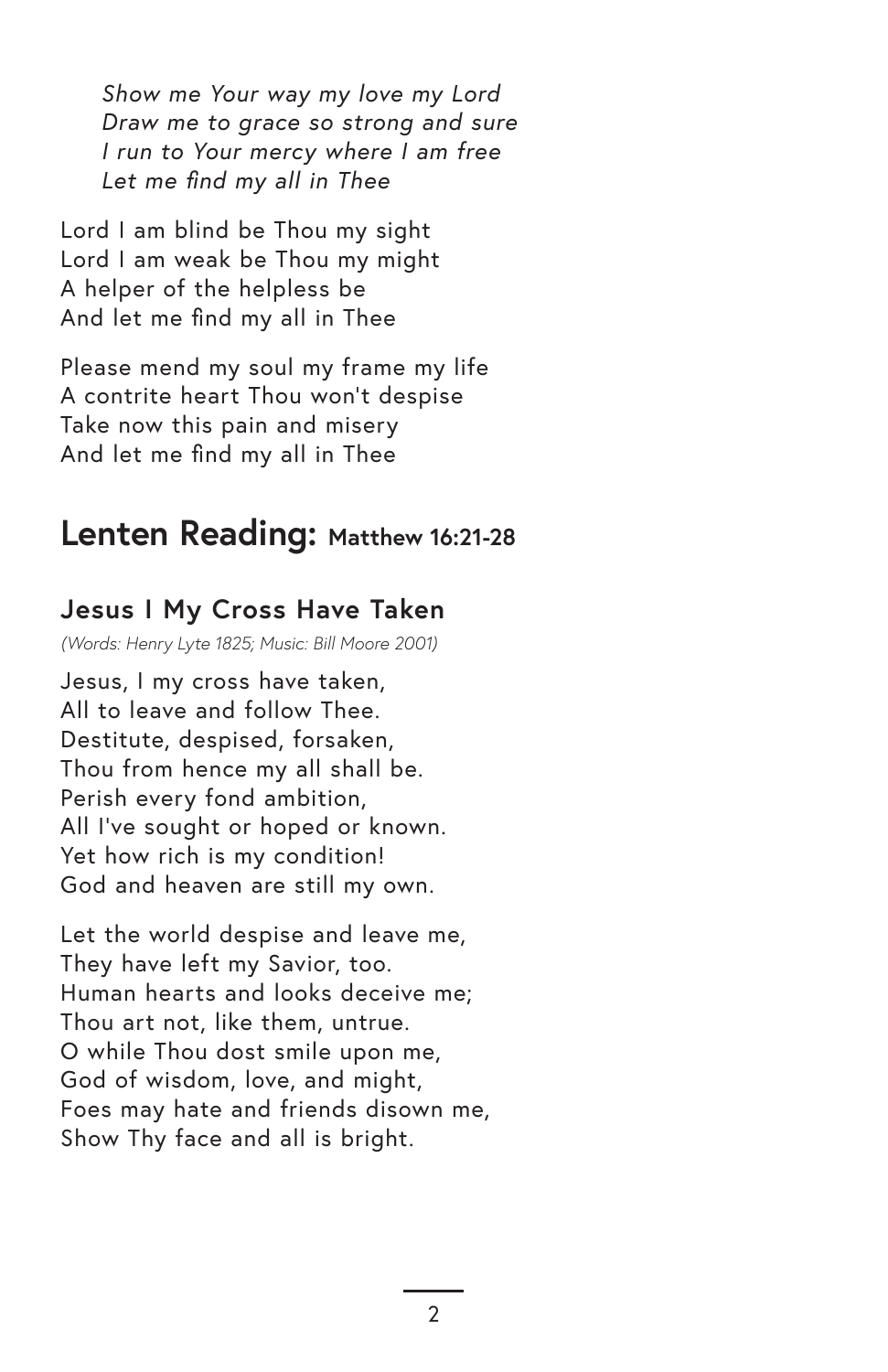Man may trouble and distress me, 'Twill but drive me to Thy breast. Life with trials hard may press me; Heaven will bring me sweeter rest. Oh, 'tis not in grief to harm me While Thy love is left to me; Oh, 'twere not in joy to charm me, Were that joy unmixed with Thee.

Go, then, earthly fame and treasure, Come disaster, scorn and pain In Thy service, pain is pleasure, With Thy favor, loss is gain I have called Thee Abba Father, I have stayed my heart on Thee Storms may howl, and clouds may gather; All must work for good to me.

Soul, then know thy full salvation Rise o'er sin and fear and care Joy to find in every station, Something still to do or bear. Think what Spirit dwells within thee, Think what Father's smiles are thine, Think that Jesus died to win thee, Child of heaven, canst thou repine?

Haste thee on from grace to glory, Armed by faith, and winged by prayer. Heaven's eternal days before thee, God's own hand shall guide us there. Soon shall close thy earthly mission, Soon shall pass thy pilgrim days, Hope shall change to glad fruition, Faith to sight, and prayer to praise.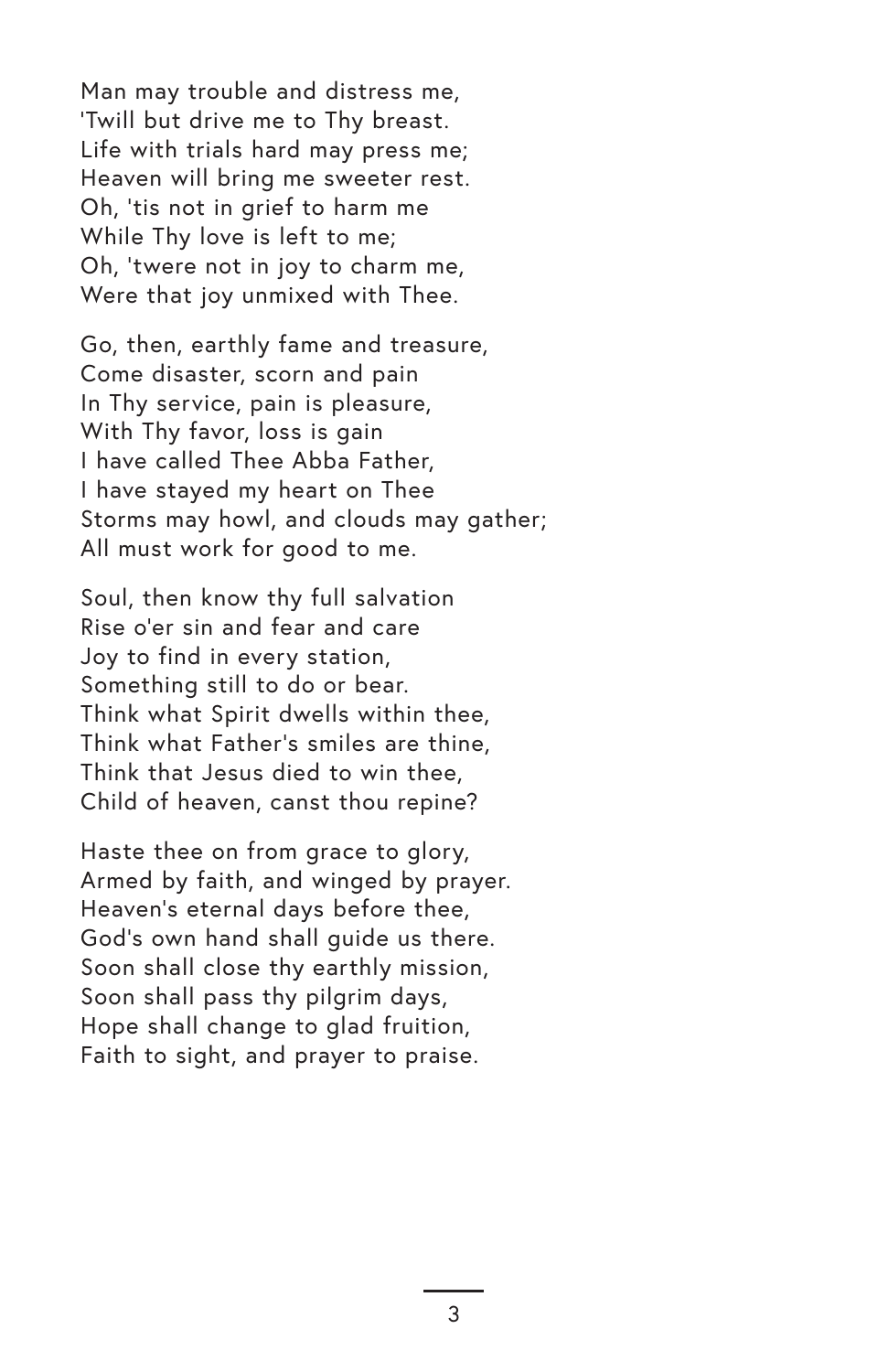## **Call to Confession: Romans 8:12-15**

So then, brothers, we are debtors, not to the flesh, to live according to the flesh. For if you live according to the flesh you will die, but if by the Spirit you put to death the deeds of the body, you will live. For all who are led by the Spirit of God are sons of God. For you did not receive the spirit of slavery to fall back into fear, but you have received the Spirit of adoption as sons, by whom we cry, "Abba! Father!"

# **Prayer of Confession**

**Father, you alone are perfect and holy. We want to believe that we are pretty good people, but in reality our lives are dirty and our thoughts are impure. We sin daily in thought, word, and deed. We would love to cover this up and pretend that it is not true, but your law convicts us. When we see your commandments they become a mirror to us. We see that we are selfish and sinful. We hurt others and we turn from you. We have no hope of being righteous on our own. So we thank you for Jesus for he is our righteousness. In his death we have life. In his resurrection we have power to put sin to death. By faith we are your children. Make your law clear to our eyes so that sin is clear and Christ is seen to be precious. Amen.**

# **Silent Confession**

### **Assurance of Pardon: Romans 8:31-33**

What then shall we say to these things? If God is for us, who can be against us? He who did not spare his own Son but gave him up for us all, how will he not also with him graciously give us all things? Who shall bring any charge against God's elect? It is God who justifies.

### **Membership Vows: Allison Hritz**

## **Corporate Prayer**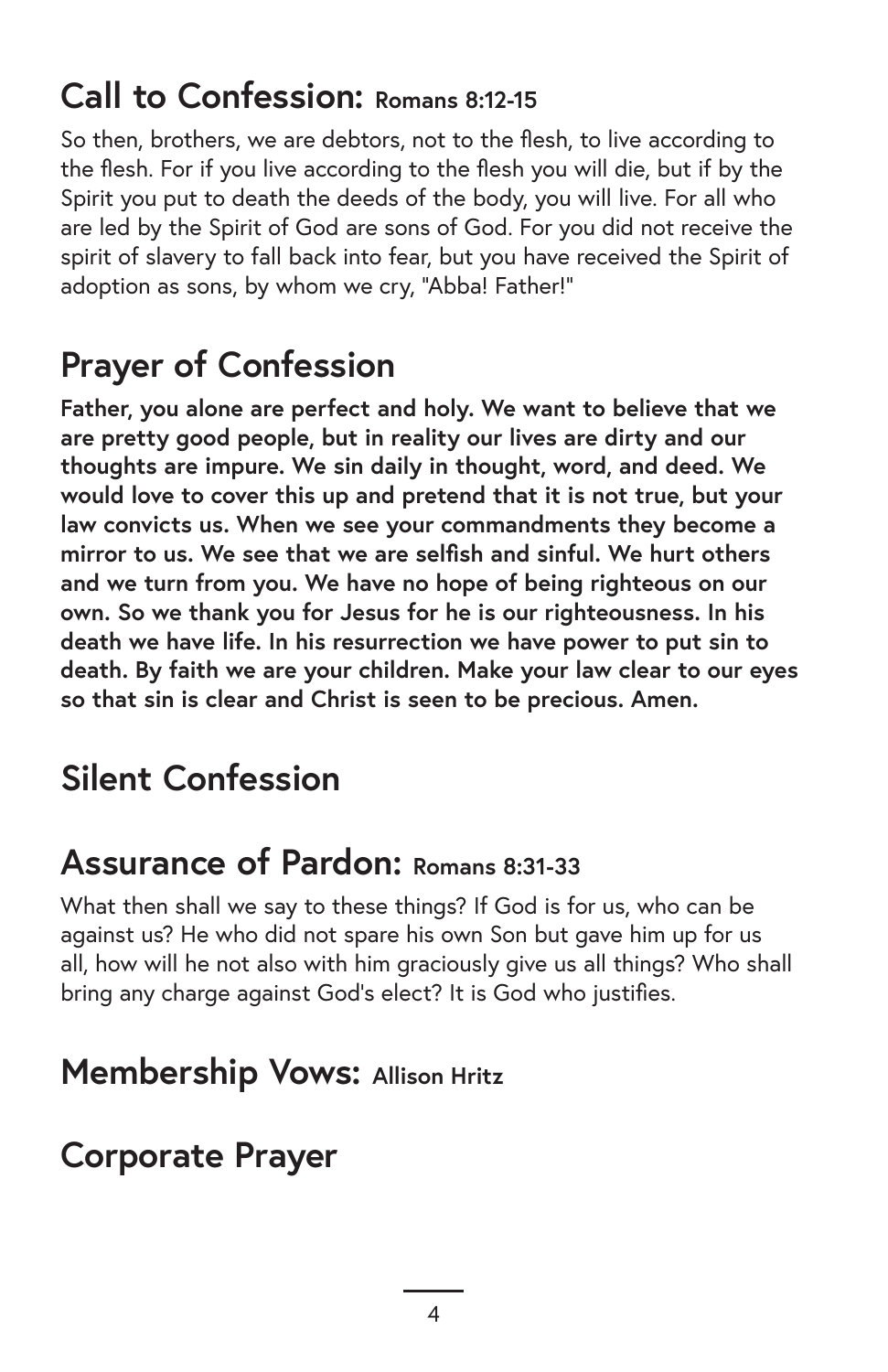# **Song of Renewal**

*During this song we will pass offering bags through the congregation. We ask that our members and regular attendees thoughtfully consider their contribution as an act of worship - a response to God's grace in our lives. Those who are not a regular part of our church are not expected to participate in the offering.*

#### **May the Mind of Christ My Savior**

*(Words: Kate Wilkinson 1925; Music: Daniel Snoke 2018)*

May the mind of Christ my Savior Live in me from day to day By his love and pow'r controlling All I do, all I say. May the Word of God dwell richly In my heart from hour' to hour So that all may see I triumph Only through his love and pow'r Only through his love and pow'r.

May the love of Jesus fill me As the waters fill the sea. Him exalting, self removing, This is my victory. May the peace of God, my father, Rule my life in ev'rything, That I may be quick to comfort All the sick and sorrowing, All the sick and sorrowing.

May his beauty rest upon me, As I seek the lost to win, And may they forget the channel, Seeing him, only him. May I run the race before me, Strong and brave to face the foe, Looking only unto Jesus As I onward with him go, As I onward with him go.

# **Pastoral Prayer**

*At this time, children ages 4-7 are invited to continue their worship at Children's Church. The leaders will bring the children to children's church and then back to the worship service after the sermon.*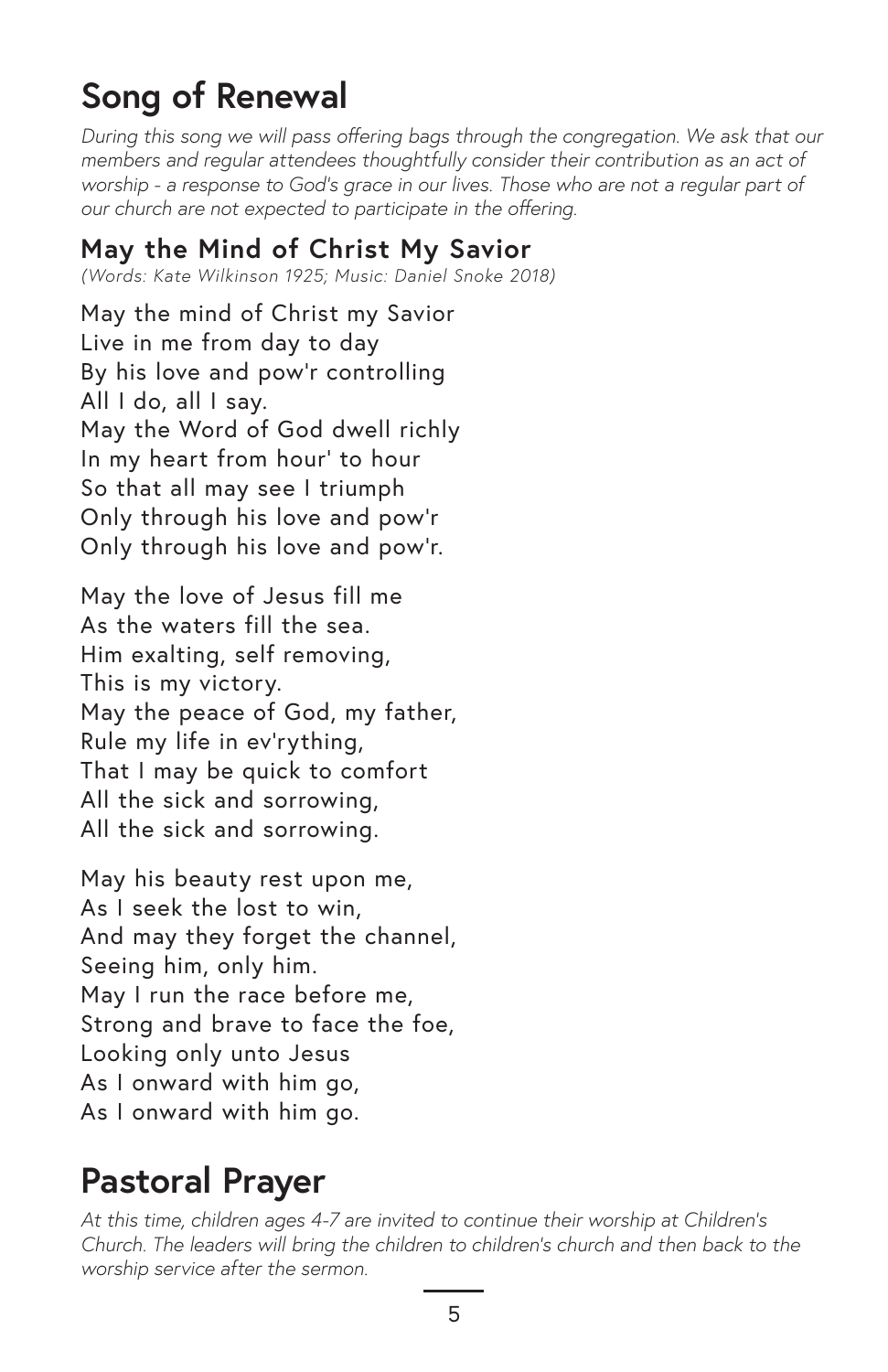#### **Sermon: Colossians 3:1-17**

**Of First Importance: The Resurrection "Putting on the Resurrected Self"** - Reverend Nameun Cho

If then you have been raised with Christ, seek the things that<br>are above, where Christ is, seated at the right hand of God. <sup>2</sup>Set  $\mathbf T$  f then you have been raised with Christ, seek the things that your minds on things that are above, not on things that are on earth. <sup>3</sup>For you have died, and your life is hidden with Christ in God. 4 When Christ who is your life appears, then you also will appear with him in glory.

5 Put to death therefore what is earthly in you: sexual immorality, impurity, passion, evil desire, and covetousness, which is idolatry. 6 On account of these the wrath of God is coming. 7 In these you too once walked, when you were living in them. 8 But now you must put them all away: anger, wrath, malice, slander, and obscene talk from your mouth. 9 Do not lie to one another, seeing that you have put off the old self with its practices <sup>10</sup> and have put on the new self, which is being renewed in knowledge after the image of its creator. 11Here there is not Greek and Jew, circumcised and uncircumcised, barbarian, Scythian, slave, free; but Christ is all, and in all.

12 Put on then, as God's chosen ones, holy and beloved, compassionate hearts, kindness, humility, meekness, and patience, <sup>13</sup>bearing with one another and, if one has a complaint against another, forgiving each other; as the Lord has forgiven you, so you also must forgive. 14And above all these put on love, which binds everything together in perfect harmony. 15And let the peace of Christ rule in your hearts, to which indeed you were called in one body. And be thankful. 16Let the word of Christ dwell in you richly, teaching and admonishing one another in all wisdom, singing psalms and hymns and spiritual songs, with thankfulness

6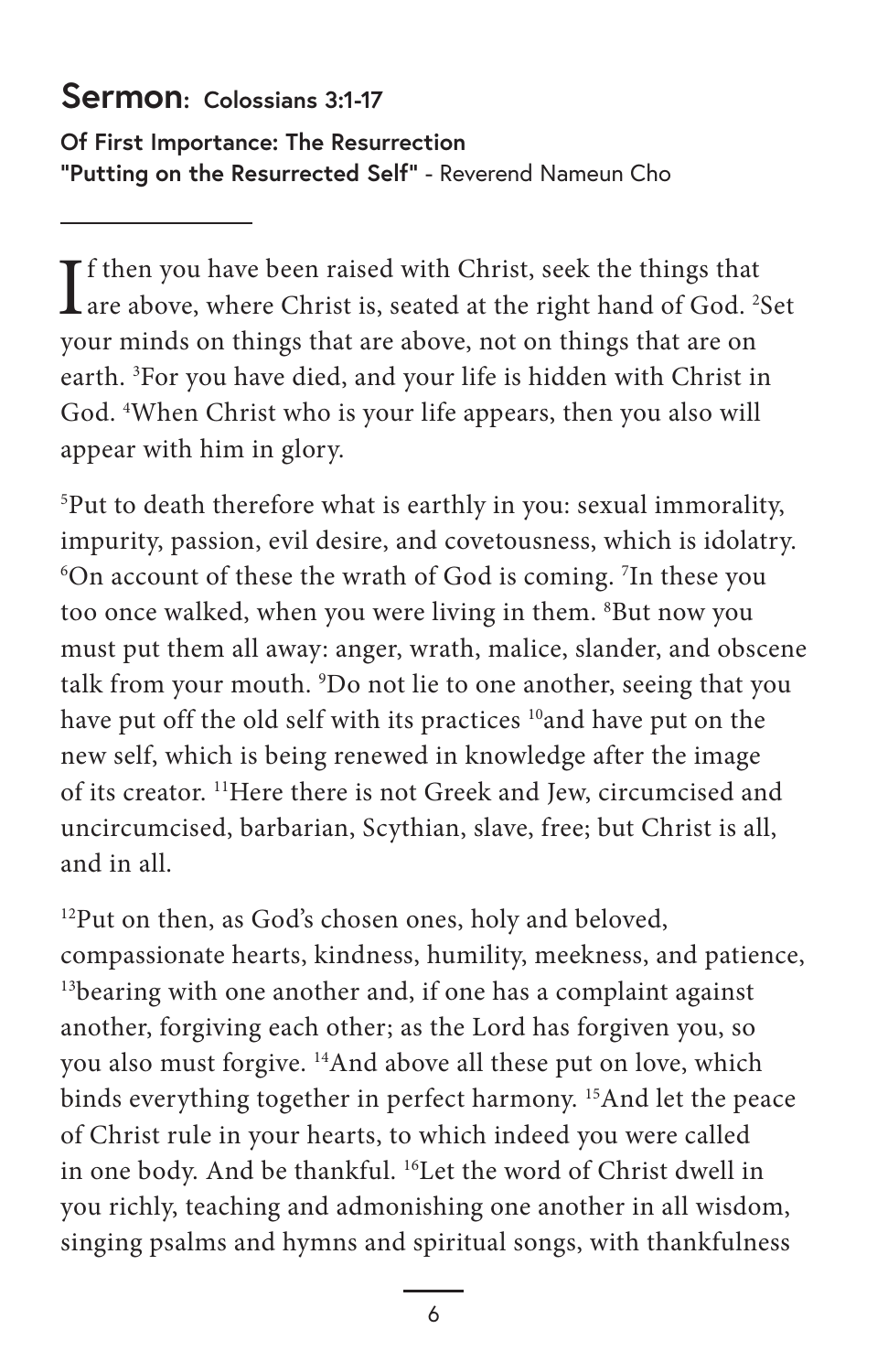in your hearts to God. 17And whatever you do, in word or deed, do everything in the name of the Lord Jesus, giving thanks to God the Father through him.

# **Additional Scripture**

Romans 6:1-4 / What shall we say then? Are we to continue in sin that grace may abound? By no means! How can we who died to sin still live in it? Do you not know that all of us who have been baptized into Christ Jesus were baptized into his death? We were buried therefore with him by baptism into death, in order that, just as Christ was raised from the dead by the glory of the Father, we too might walk in newness of life.

Philippians 3:13-15 / Brothers, I do not consider that I have made it my own. But one thing I do: forgetting what lies behind and straining forward to what lies ahead, I press on toward the goal for the prize of the upward call of God in Christ Jesus. Let those of us who are mature think this way, and if in anything you think otherwise, God will reveal that also to you.

Colossians 2:13-14 / And you, who were dead in your trespasses and the uncircumcision of your flesh, God made alive together with him, having forgiven us all our trespasses, by canceling the record of debt that stood against us with its legal demands. This he set aside, nailing it to the cross.

Leader This is the Word of the Lord.

**People Thanks be to God.**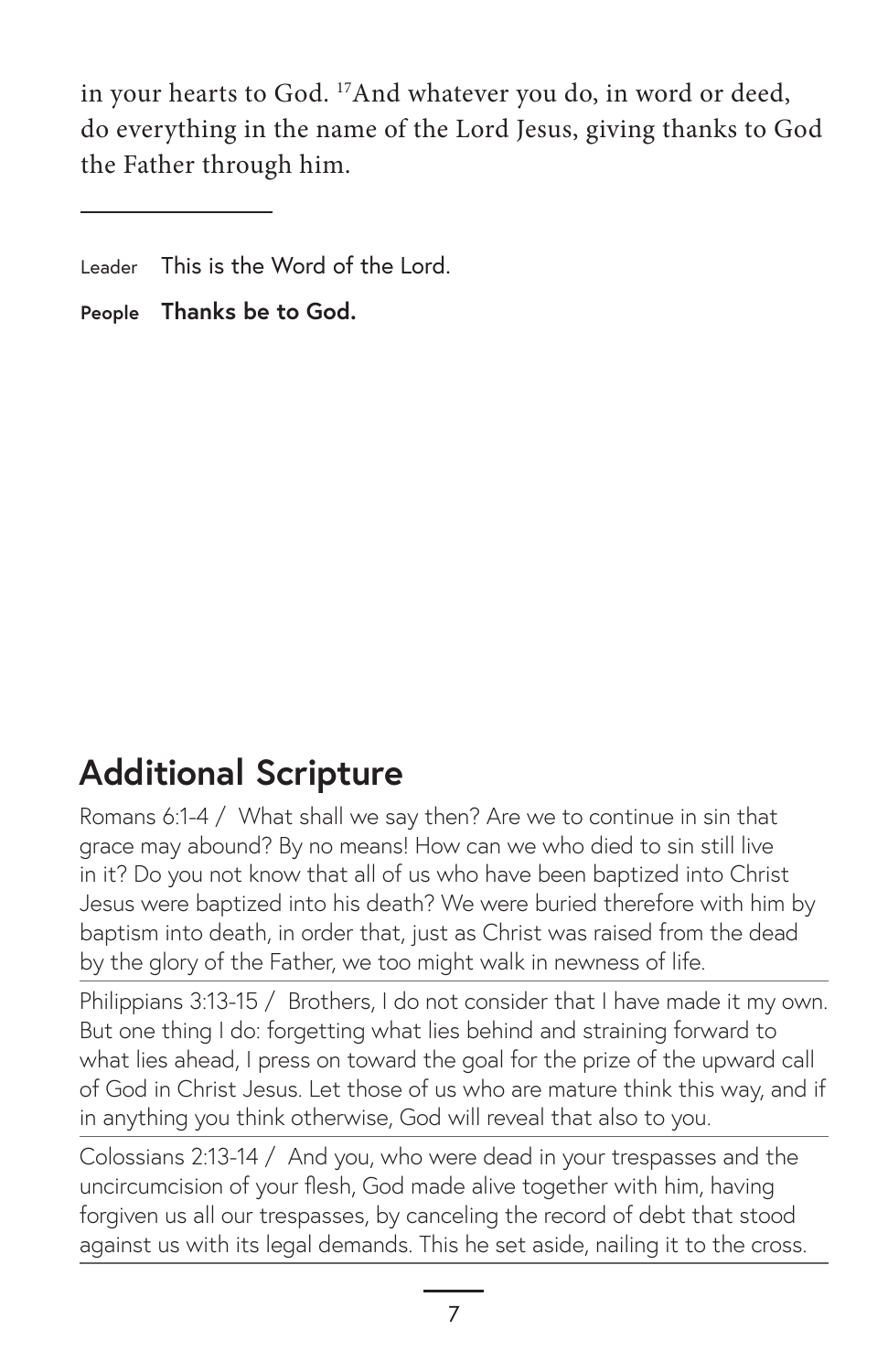## **Communion**

*City Reformed Church invites all baptized Christians who are willing to forsake their sins and trust Christ alone for salvation, and who are members of congregations which proclaim the gospel, to receive Holy Communion with us. Parents with noncommuning children are encouraged to bring their children forward during communion. The elders will lay a hand on their head and briefly pray for them as they serve you.*

*Communion will be served by elders to several people at a time at the front of the Church. When you are ready, please proceed up using the left aisle. At the ushers' guidance, you may move forward to receive the elements as a group. We encourage you to exit from the front via the nearest aisle.*



*Communion is served with wine and with grape juice. The wine is placed in the two outer circles of the communion tray, and the grape juice is placed in the inner circle. Because Jesus used wine during the first communion service, we believe using real wine is beneficial. However, participants are welcome to choose. There is also glutenfree bread available on each plate.*

*Please join us in song as we celebrate Christ dwelling with his church in the sacrament of communion.*

# **Songs of Communion**

*Please stand for the final songs if you are able.*

#### **Jesus I Come**

*(Words: William Sleeper 1887; Music: Greg Thompson 2000)*

Out of my bondage, sorrow and night, Jesus, I come; Jesus, I come. Into Thy freedom, gladness, and light Jesus, I come to Thee, Out of my sickness into Thy health, Out of my wanting and into Thy wealth, Out of my sin and into Thyself, Jesus, I come to Thee.

Out of my shameful failure and loss, Jesus, I come; Jesus, I come. Into the glorious gain of Thy cross, Jesus, I come to Thee.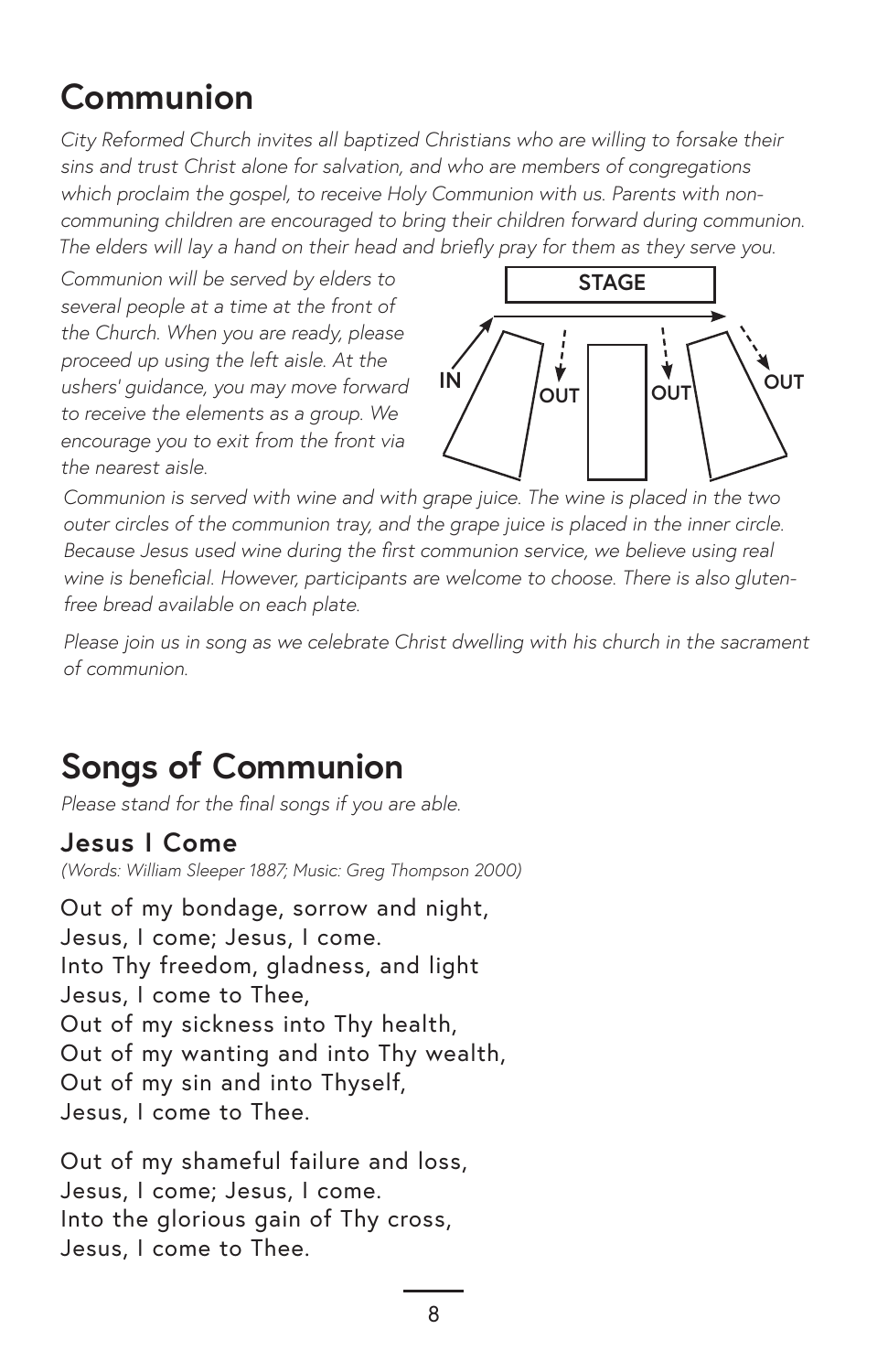Out of earth's sorrows into Thy balm, Out of life's storms and into Thy calm, Out of distress into jubilant psalm, Jesus, I come to Thee.

Out of unrest and arrogant pride, Jesus, I come; Jesus, I come. Into Thy blessed will to abide, Jesus, I come to Thee. Out of myself to dwell in Thy love, Out of despair into raptures above, Upward forever on wings like a dove, Jesus, I come to Thee.

Out of the fear and dread of the tomb, Jesus, I come; Jesus, I come. Into the joy and light of Thy home, Jesus, I come to Thee. Out of the depths of ruin untold, Into the peace of Thy sheltering fold, Ever Thy glorious face to behold, Jesus, I come to Thee.

#### **Peace**

*(Words & Music: Sherri Youngward 2008)*

Peace, be still. Lay all your worries down. Be still, O My soul Our God is in control.

And if God is for us, Then whom shall I fear? For our God is with us So lay down, be still. He is God.

> *Hallelujah! Our God has overcome. Hallelujah! Our Lord, Jesus Christ has won. He is God.*